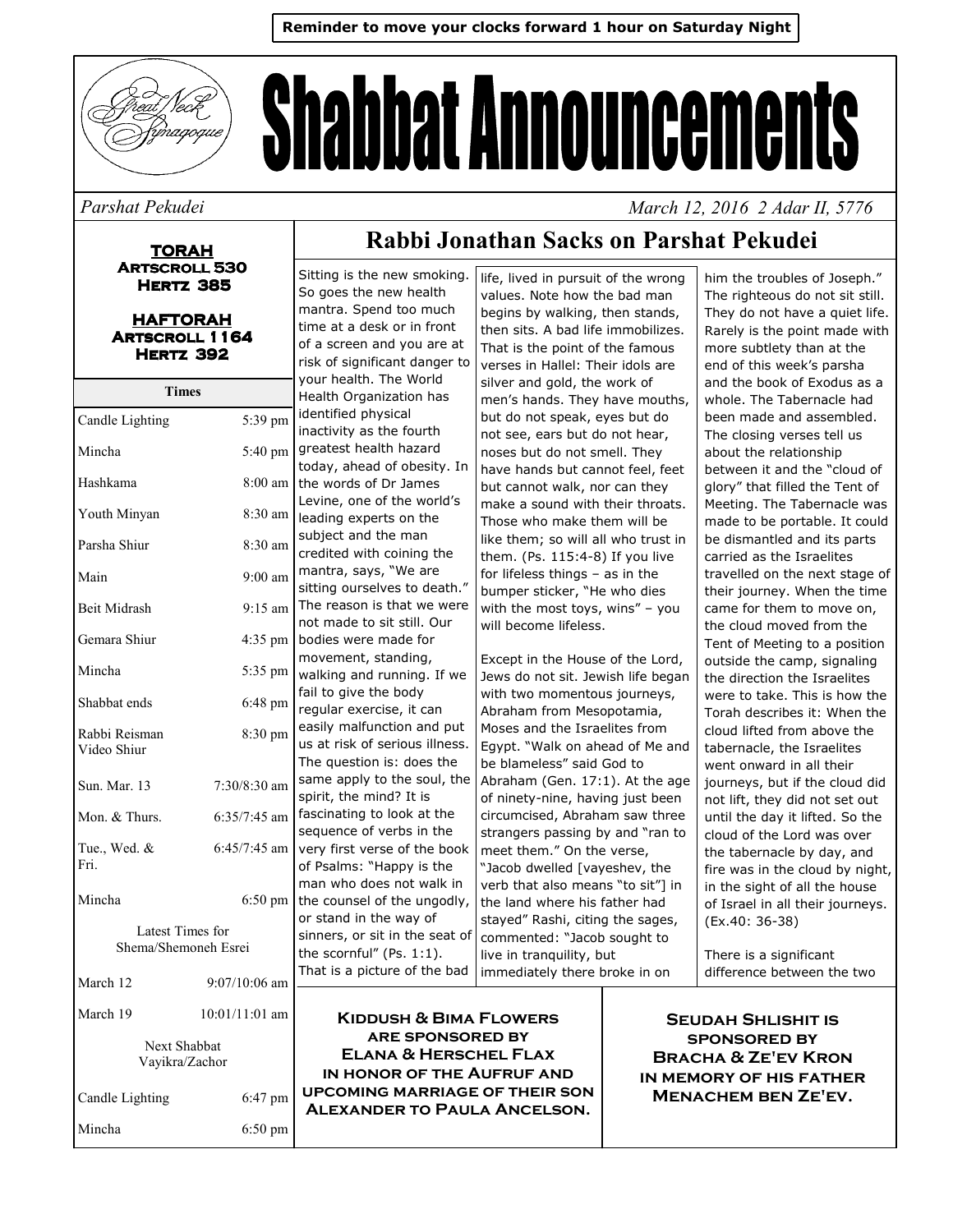#### 26 Old Mill Road, Great Neck, NY 11023 (516) 487-6100

#### Shabbat Announcements Parshat Pekudei 5776

occurrences of the phrase "in all their journeys". In the first, the words are meant literally. When the cloud lifted, the Israelites knew they were about to begin a new stage of their journey. However in the second instance, they cannot be meant literally. The cloud was not "over the Tabernacle" in all their journeys. To the contrary, it was there only when they stopped journeying and instead pitched camp. During the journeys the cloud went on ahead. Rashi notes this and makes the following comment: A place where they encamped is also called massa, "a journey"... because from the place of encampment they always set out again on a new journey, therefore they are all called "journeys". The point is linguistic, but the message is remarkable. In a few brief words, Rashi has summarized an existential truth about Jewish identity. To be a Jew is to travel. Judaism is a journey, not a destination. Even a place of rest, an encampment, is still called a journey. The patriarchs lived, not in houses but in tents. The first time we are told that a patriarch built a house, proves the point: Jacob traveled to Sukkot. There he built himself a house and made shelters [sukkot] for his livestock. That is why he called the place Sukkot. (Gen. 33:17). The verse is astonishing. Jacob has just become the first member of the covenantal family to build a house, yet he does not call the place "House" (as in Bet-El or Bet-lechem). He calls it "cattle-sheds." It is as if Jacob, consciously or unconsciously, already knew that to live the life of the covenant means to be ready to move on, to travel, to journey, to grow.

One might have thought that all this applied only to the time before the Israelites crossed the Jordan and entered the Promised Land. Yet the Torah tells us otherwise: The land shall not be sold in perpetuity because the land is Mine: you are strangers and temporary residents as far as I am concerned. (Lev. 25:23) If we live as if the land is permanently ours, our stay there will be temporary. If we live as if it is only



**GNS Yoetzet Halacha Lisa Septimus** Welcomes your questions about mikvah, observance of taharat mishpacha (halacha relating to married life) and women's health, as it connects to Jewish law. Reach out to her at: Phone: 516 415 1111 Email: greatneckyoetzet@gmail.com.

All conversations and emails are kept confidential.



**Great Neck Synagogue** 26 Old Mill Road, Great Neck, NY 11023 516-487-6100

Rabbi Dale Polakoff, Rabbi Rabbi Ian Lichter, Assistant Rabbi Dr. Ephraim Wolf, z"l, Rabbi Emeritus **Zeev Kron, Cantor** Eleazer Schulman, z"l. Cantor Emeritus Rabbi Sholom Jensen, Youth Director Zehava & Dr. Michael Atlas, Youth Directors **Mark Twersky, Executive Director** Dr. James Frisch, Assistant Director Dr. Hal Chadow, President Harold Domnitch, Chairman of the Board Lisa Septimus, Yoetzet Halacha 516-415-1111

temporarily so, we will live there permanently. In this world of time and change, growth and decay, only God and His word are permanent. One of the most poignant lines in the book of Psalms - a verse cherished by the French-Jewish philosopher Emmanuel Levinas - says, "I am a stranger on earth. Do not hide your commands from me" (Ps. 119:19). To be a Jew is to stay light on your feet, ready to begin the next stage of the journey, literally or metaphorically. An Englishman's home is his castle, they used to say. But a Jew's home is a tent, a tabernacle, a sukkah. We know that life on earth is a temporary dwelling. That is why we value each moment and its newness.

Recently a distinguished British Jew, (Lord) George Weidenfeld, died at the age of 96. He was a successful publisher, a friend and confidant of European leaders, an inveterate fighter for peace and a passionate Zionist. In 1949-50, he was political adviser and Chief of Cabinet to Chaim Weizmann, first President of Israel. One of his last acts was to help rescue 20,000 Christian refugees fleeing from ISIS in Syria. He was alert and active, even hyperactive, to the very end of a long and distinguished life. In an interview with The Times on his ninety-second birthday he was asked the following question: "Most people in their nineties slow down. You seem to be speeding up. Why is that?" He replied, "When you get to ninety-two, you begin to see the door about to close. I have so much to do before the door closes that the older I get, the harder I have to work." That is a good formula for staying young. Like our bodies, our souls were not made for sitting still. We were made for moving, walking, traveling, learning, searching, striving, growing, knowing that it is not for us to complete the work but neither may we stand aside from it. In Judaism, as the book of Exodus reminds us in its closing words, even an encampment is called a journey. In matters spiritual, not just physical, sitting is the new smoking.

#### PURIM IS COMING MARCH 24!! GNS Sisterhood Purim Cards available 10 Cards for \$25 1 Card for \$3 Cards are available in the shul office or by Calling Judy Lillian at 516-487-6845



The beginning of wisdom is fear of Hashem, the beginning of understanding is knowledge of the sacred... Proverbs 9:10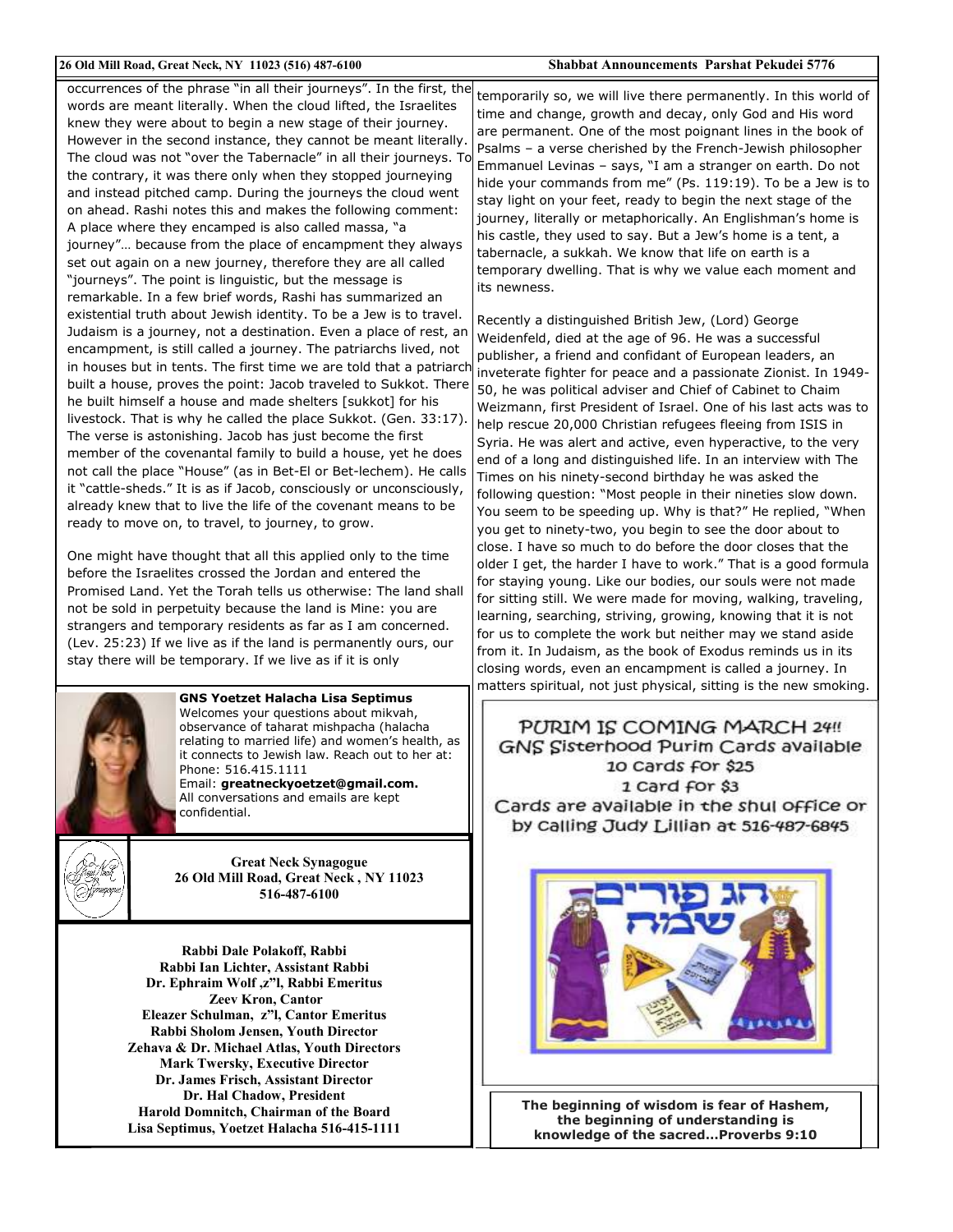

 $......$ Please check here if contents need to be nut free\*\*\*

Student's Name

**Complete Shipping Address** 

(\*Additional names and addresses can be added on the back of this page)

(you can attach a note that you would like us to From: enclose or we will prepare one for you)

Phone rainbar Email address

Payment enclosed: cash, check or credit card

Cc number

Expiration Date Security Code

Name on card

\*\*We appreciate all sponsorships of this project even if you don't have a college student. Please circle your sponsorship preference below and add your payment. Thank you for your support.

\$36 sponsor \$52 sponsor \$100 sponsor \$\_ Other

Questions? Call Judy at 516-487-6845



## **SUNDAY NIGHT CONVERSATIONS** at **GREAT NECK SYNAGOGUE**



## MARTIN FLETCHER

Join us for a conversation with one of the world's most foremost war correspondents. As a witness to famine. apartheid, revolution, terrorism and genocide, he has chronicled his major news stories from Israel, the West Bank, Gaza, Cyprus, Lebanon, Afghanistan, Rwanda and Somalia. His family's personal stories from the Holocaust helped shape his views on suffering from all over the world.

SPECIAL TELEVISION NEWS CORRESPONDENT FOR NBC NEWS & PBS FOR OVER 30 YEARS. WINNER OF FIVE EMMYS AND MANY OTHER AWARDS INCLUDING NATIONAL JEWISH BOOK AWARD AS AUTHOR OF THE WAR REPORTER.

**MARCH 13 BEIT MIDRASH** MINCHA 6:50 PM - SPEAKER 7:30 PM **FOLLOWED BY DESSERT RECEPTION** 

**GREAT NECK SYNAGOGUE HUNGER INITIATIVE WANTS TO MAKE YOUR PURIM** MORE MEANINGFUL

## **USE BEANS or a BOX OF PASTA** As a Grogger!

We are collecting CANS, CEREAL, PASTA Wed night March 23th & Thurs morning March 24th BEFORE THE MEGILLA READING

> Leave your donations at the coat lobby

Food will be donated to local food pantries (JUST FOUR WEEKS TILL PESACH!)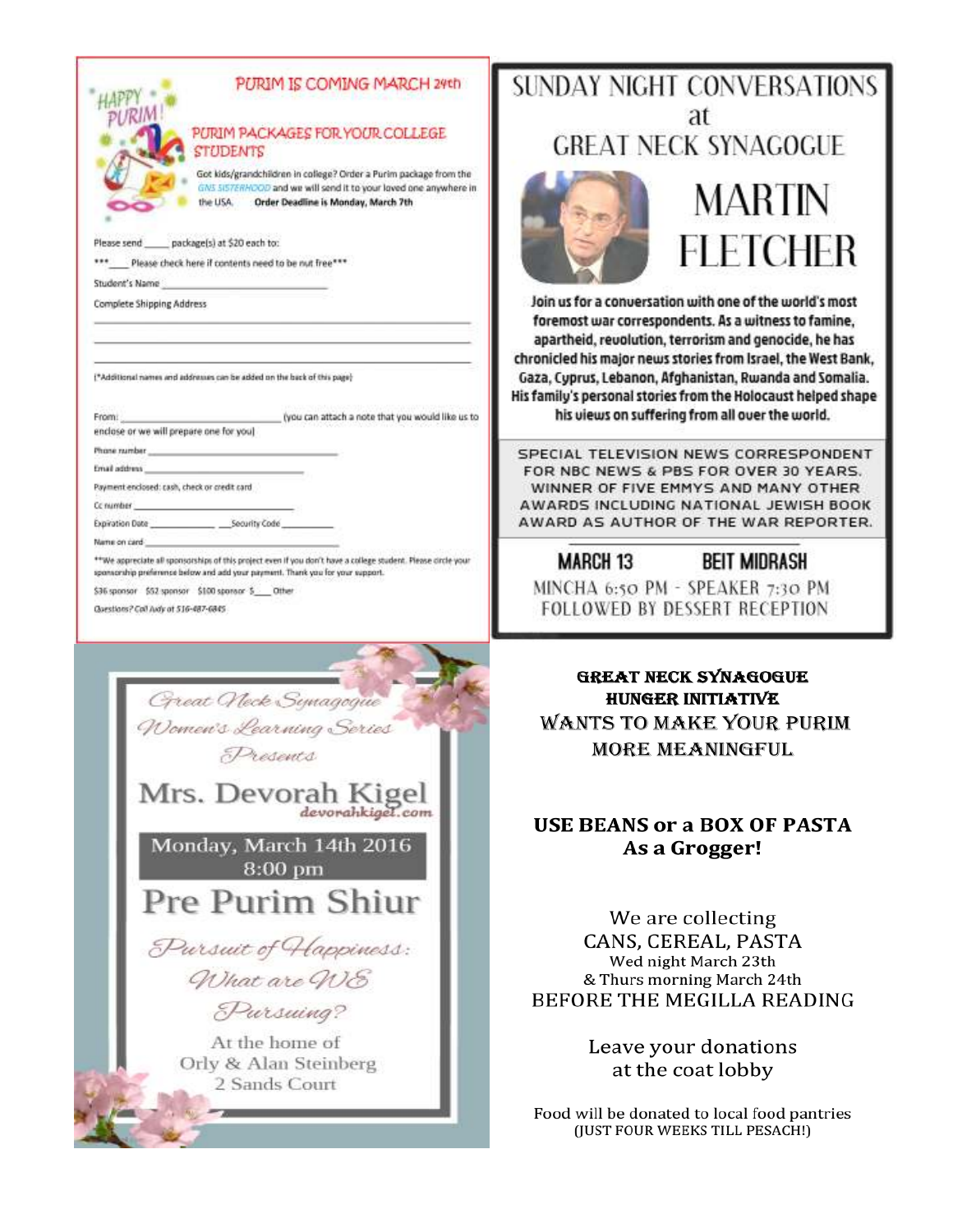## GNS Youth Department Presents



March Madness? Nope. We have Megillah Madness. Shabbos March 5 in the Braun Youth Center 11:00am grades 6-12 can enter a competitionto learn a section of megillat Esther and compete against friends over the course of 4 weeks and 6 rounds of matchups

March 5 Selection Shabbos 11:00am March 12 Opening Round 11:00am March 19 Rounds 2 and Sweet Sixteen 11:00am March 26 Elite 8 11:00am April 2 Final Four & Championship

March rounds held in Braun Youth Center Final Four Site: Main Sanctuary

#### ,,,,,,,,,,,,,, GNS March Chesed Collection 2016

Camp Kaylie - run by Ohel is in great need of new and gently used sports equipment. The equipment will be utilized for special needs programs and after school and summer programs.

Please leave at the Kessler Home 9 Vista Drive at the front door Sun - Friday for the month of March



## BUBBLE SOCHE

## **SATURDAY MARCH 12** 7:45-11:30PM **GRADES 6-12**

\$35 per child includes pizza, transportation, & activity -sign up GNS office

## **BE IN THE PURIM** EXTRAVAGANZA SHOW!

Video-taping on Tuesday March 8th from 5:00-6:30PM. All youth should prepare to be filmed doing the:

Nae Nae-Whip-Stanky Leg-Break Your Legs-Bop, etc.

## WE NEED YOUR SELFIES!

Any and all SELFIES welcome for this year's Purim Show. Please email all SELFIES to PurimSelfies@gns.org.

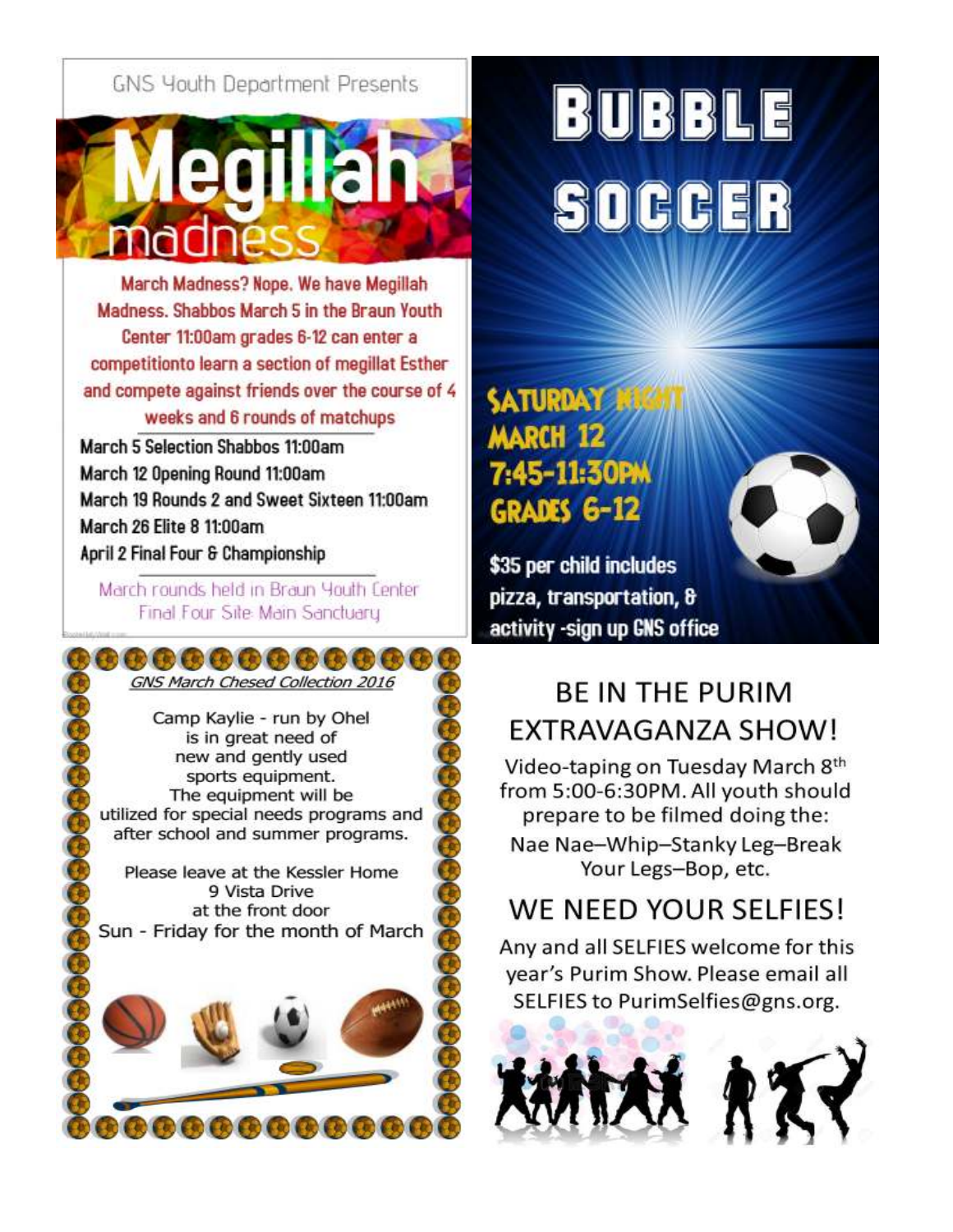



## **COME CELEBRATE PURIM** AT THE CHAVERIM CENTER

### March 16th

#### 11:30 am - 2:00 pm

Join us for an interesting talk by our guest Ferry Sedaghatpour. She will be talking about the relationships between Persians and Purim.

We will be having a festive Purim Seuda catered by Colbeh and sponsored by David and Susan Sedgh, and Michael and Lisa Aryeh in memory of her father Avram Leb Ben Yoel z"I. Please RSVP.

Thank you to Annie and Robert Mendelson for sponsoring lunch this past week in memory of her father Robert Meisel z"I on the occasion of his yahrzeit.

Our book group has been rescheduled to March 30th.

#### **Upcoming Events:**

March 30<sup>th</sup> :- Report back from AIPAC and our book group. The book we are discussing is "My Father's Paradise" by Ariel Sabar



Dear Friends,

The Chaverim Center at Great Neck Synagogue takes place twice a month on Wednesdays from 11:30am -2:00pm. I encourage you to join our warm and inviting multigenerational group who gather to socialize, network, hear inspiring lectures, receive updates on the situation in Israel, attend book clubs, play cards, games, bridge, mah jongg, and other activities of interest. Enjoy a complimentary delicious lunch, as well as a short Dvar Torah that I share at each meeting. In addition, the NSHA Middle School students are there to help anyone with cellphones or other devices. Sponsors of the lunches and programs are appreciated and encouraged. It is a meaningful way to honor or remember your loved ones. I am grateful to Cindy Hodkin, Michelle Berman and Erica Zucker Heisler for co-chairing this new program and for all their hard work, effort and time that they put in to make each gathering a huge success. The next meeting will be on Wednesday, March 16th - hope you can make it!

Rabbi Dale Polakoff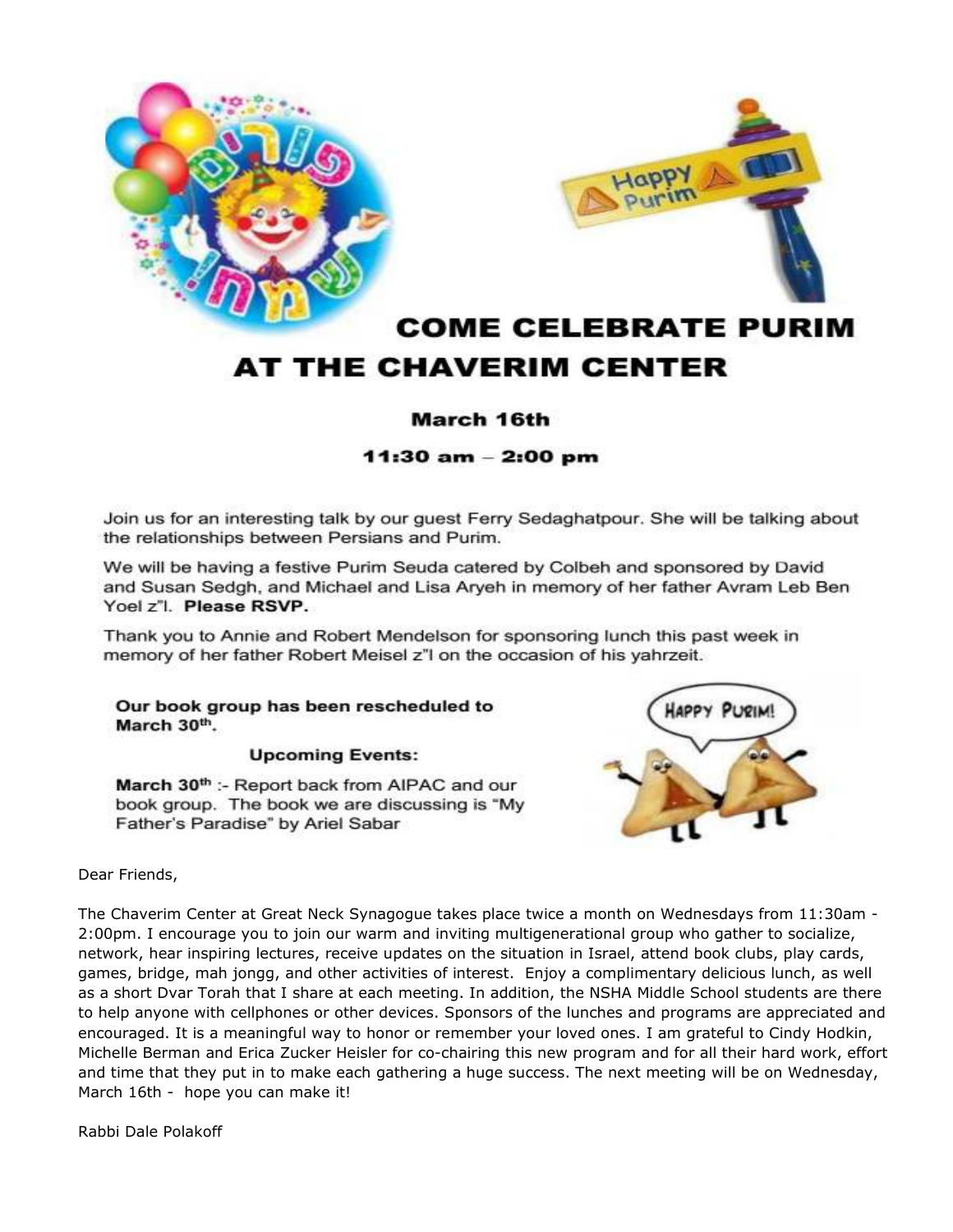SUMMER 2016 Monday August 15<sup>TH</sup> to Thursday August 25<sup>th</sup>



You and your family, and relatives and friends ARE INVITED TO JOIN the **GREAT NECK SYNAGOGUE MEN'S CLUB TRIP TO THE** 

## **JEWELS OF RUSSIA**

Enjoy friendship, fun, and faith adventuring with your fellow GNS "comrades" touring Moscow and St. Petersburg RUSSIA...... coupled with specially arranged Jewish historical, cultural and religious programs. We will be hosted by Kesher Kosher Tours a well-known and experienced tour operator.



Five nights in MOSCOW the Kremlin Red Square Congresses Palace Grand Palace Armory Museum Throne of Ivan the Terrible Faberge Eggs Memorial Park Tretyakov Gallery Choral Synagogue Moscow Metro Four nights in ST. PETERSBURG Great Synagogue Peter-Paul Fortress Tsarskoye Village Hall of Light Pavlovsk residence the Hermitage Neva River boat ride Peterhof Grand Palace Hydrofoil trip

RESERVE THESE DATES NOW ON YOUR CALENDAR **EXAMPLE CHECK YOUR PASSPORTS** PLAN \$3750 PER PERSON (which INCLUDES AIRFARE) FOR OUR 1st GNS MEN'S CLUB TRAVEL PROGRAM CONTACT Hilly Milun, gnsmensdub@gmail.com, or Rob Knepper, robknepper@gmail.com, or Kesher Kosher 1-212-481-3721

- . Round trip air fare on Delta from New York
- $\bullet$  First class hotels  $-4$  and 5 star
- Three kosher meals daily
- Etc. etc.



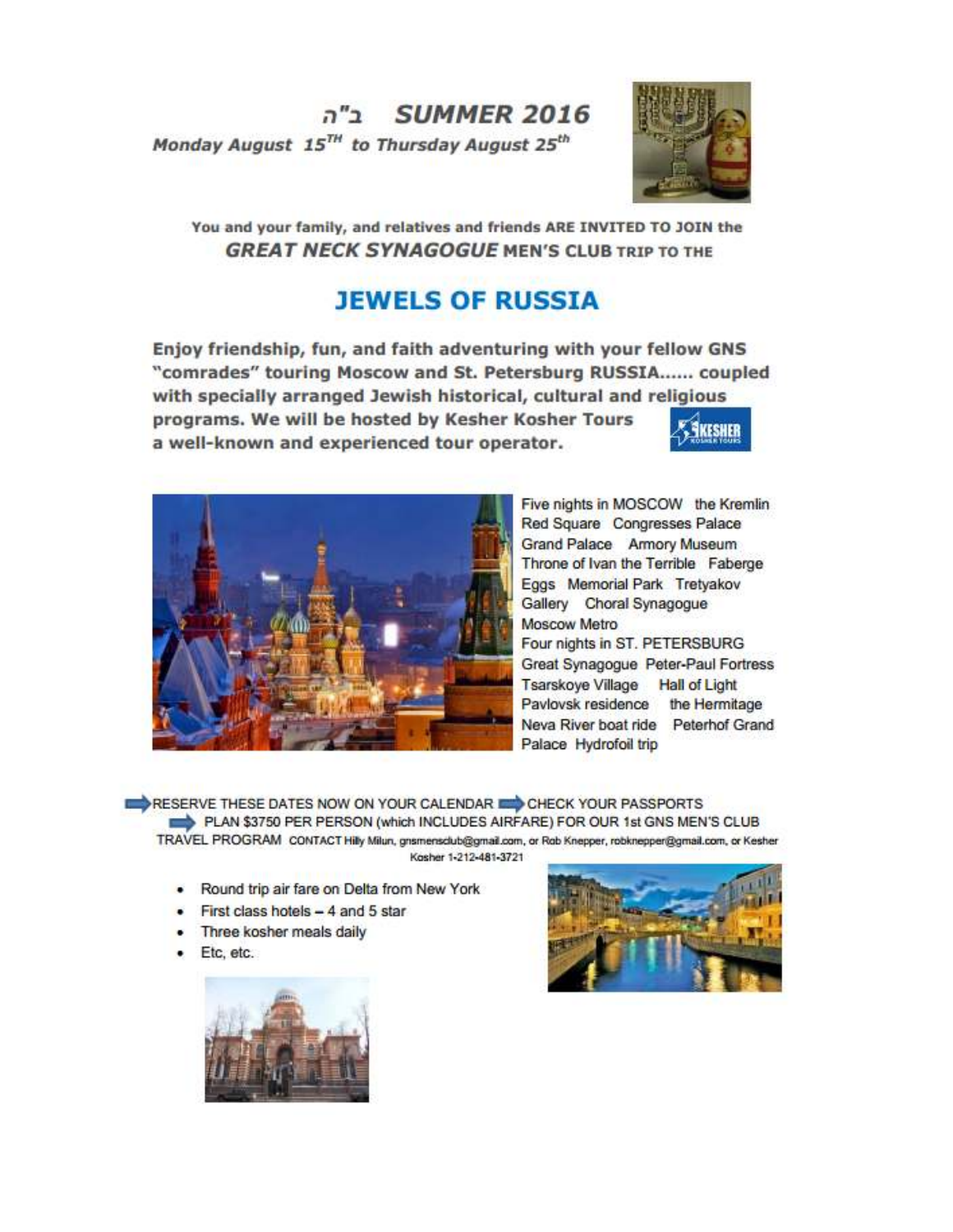## **IT'S STILL NOT TOO LATE!! JOIN US!!**

## **AIPAC POLICY CONFERENCE 2016**

**WASHINGTON, D.C. MARCH 20-22** 

Registration form on gns.org.

Contact Steve Blumner at 516.639.8941 or sblumner@sjbqueens.com.

#### Sign up today and join Rabbi Polakoff and GNS members in support of Israel!

Arie Aboulafia **Sammy Ahdoot Jonny Ambalo** Michelle Ambalo Danny Askari **Robyn Blumner Steve Blumner Tara Blumner** Deborah Chadow **Hal Chadow Betty Crane Joel Crane Alina Dynkin** Lev Dynkin **Eliyahou Elyassoff Isaac Elyassoff Jacob Elyassoff Laden Elyassoff Miriam Elvassoff Mansour Farhadian** Yaffa Farhadian Norman Fisher **Sylvia Fisher Debbie Furst Tommy Furst Sharon Goldwyn Rita Gordonson** Natan Hamerman **Adam Hecht** 

Donna Hecht **Joseph Hecht Adam Hutt Didi Hutt Mitchell Hutt Rachel Hutt Erran Kagan Leonard Kahn Gloria Kaylie** Jacob Khorramian Herman Kotler Mina Kotler **Cindy Ludwig Ann Lupkin Stanley Lupkin Tina Machnikoff Adeline Markowitz Benjamin Markowitz Eddie Mehrfar Hillel Milun** Jaime Mittleman **Ben Ohebshalom** Jonny Ohebshalom **Brenda Parver Ed Parver Rabbi Dale Polakoff Ellen Polakoff** Payman Rabiei **Galit Reichlin** 

**Grant Reichlin Jonathan Reiss Carl Rosenberg Rivkah Rosenberg Ariel Sassoon** Dov Sassoon **David Schimel** Donna Schwechter Leon Schwechter **Ferry Sedaghatpour** Vahid Sedaghatpour Abraham Soleimani Judy Soleimani **Cheryl Sperber Robert Sperber Karen Spitalnick Robert Spitalnick Alan Steinberg Jill Swartz Steven Swartz Gerald Traub Maxine Wiesenfeld Daniel Winter Howard Wolf** Michelle Wolf **Vladimir Zyskind Yuna Zyskind**